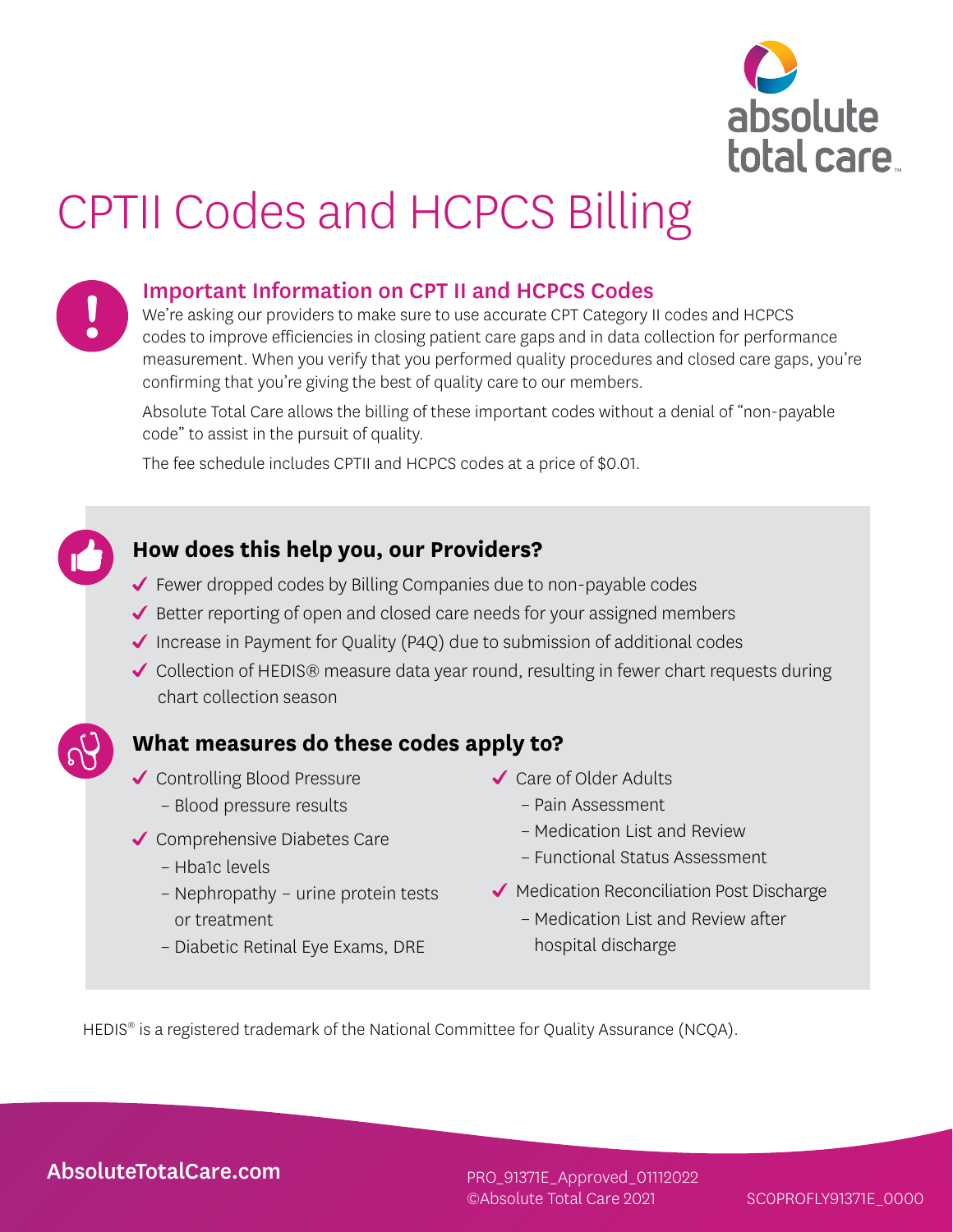Please use the following documents to alert your Billers and Billing Companies.

## Attention Billers:

Absolute Total Care pays \$0.01 for CPTII and HCPCS codes associated with Quality Measures. The following codes must be billed on all claims and encounters when applicable:

| <b>CATEGORY</b><br>OF CODES | <b>CPTII CODES</b>                                                                                                                                                                                                                                                                                                                                                                                                                                                                                                                                                                                                                                                                                                                                                                                                                                                                                                                                                                                           | <b>HCPCS CODES</b>                                                                                                  |
|-----------------------------|--------------------------------------------------------------------------------------------------------------------------------------------------------------------------------------------------------------------------------------------------------------------------------------------------------------------------------------------------------------------------------------------------------------------------------------------------------------------------------------------------------------------------------------------------------------------------------------------------------------------------------------------------------------------------------------------------------------------------------------------------------------------------------------------------------------------------------------------------------------------------------------------------------------------------------------------------------------------------------------------------------------|---------------------------------------------------------------------------------------------------------------------|
| HbA1c<br>Results            | · 3044F Most recent hemoglobin A1c (HbA1c) <7%<br>· 3046F Most recent hemoglobin A1c (HbA1c) >9%<br>· 3051F Most recent hemoglobin A1c (HbA1c) result >7%-8%<br>· 3052F Most recent hemoglobin A1c (HbA1c) result >8%-<9%                                                                                                                                                                                                                                                                                                                                                                                                                                                                                                                                                                                                                                                                                                                                                                                    |                                                                                                                     |
| Eye Exams                   | · 2022F Dilated retinal eye exam with interpretation by an<br>ophthalmologist or optometrist documented and reviewed<br>· 2023F Dilated retinal eye exam with interpretation by an<br>ophthalmologist or optometrist documented and reviewed; without<br>evidence or retinopathy<br>· 2024F Seven (7) standard filed stereoscopic photos with interpretation<br>by an ophthalmologist or optometrist documented<br>and reviewed<br>· 2025F Seven standard field stereoscopic photos with interpretation by<br>an ophthalmologist or optometrist documented and reviewed; without<br>evidence of retinopathy<br>· 2026F Eye Imaging validated to match diagnosis from 7 standard field<br>stereoscopic photos results documented and reviewed<br>• 2033F Eye Imaging validated to match diagnosis from seven standard<br>field stereoscopic photos, results documented and reviewed; without<br>evidence of retinopathy<br>• 3072F Low risk for retinopathy (no evidence of retinopathy in the<br>prior year) | · SO621 Diabetic<br>Retinal Screening<br>S0620 Diabetic<br>Retinal Screening<br>S3000 Diabetic<br>Retinal Screening |
| Nephropathy                 | • 3060F Positive microalbuminuria test result documented and reviewed<br>• 3061F Negative microalbuminuria test result documented and reviewed<br>• 3062F Positive macroalbuminuria test result documented and reviewed<br>· 3066F Documentation of treatment for nephropathy (e.g., patient<br>receiving dialysis, patient being treated for ESRD, CRF, ARF or renal<br>insufficiency, any visit to a nephrologist)<br>• 4010F Angiotensin Converting Enzyme (ACE) Inhibitor or Angiotensin<br>Receptor Blocker (ARB) therapy prescribed or currently being taken                                                                                                                                                                                                                                                                                                                                                                                                                                           |                                                                                                                     |